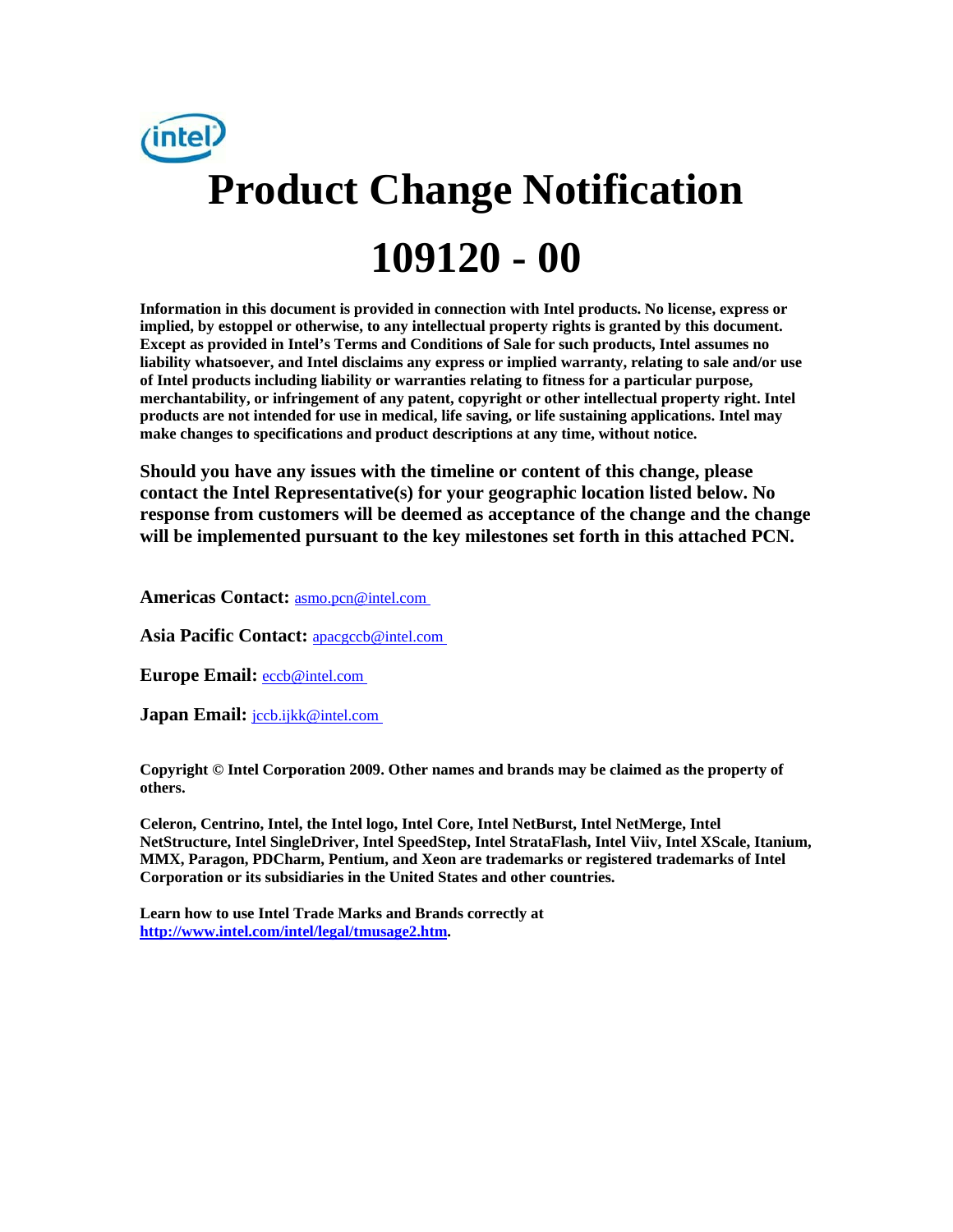

|  | <b>Change Notification #:</b> |  |
|--|-------------------------------|--|
|--|-------------------------------|--|

**Change Notification #: 109120 - 00 Change Title: D945GCLF, PCN 109120-00, Product Design, BIOS Update and Video enhancement**

**Date of Publication: February 04, 2009**

## **Key Characteristics of the Change:**

Product Design

## **Forecasted Key Milestones:**

| Date Customer Must be Ready to Receive Post-Conversion Material: | Feb 26, 2009 |
|------------------------------------------------------------------|--------------|
|------------------------------------------------------------------|--------------|

## **Description of Change to the Customer:**

Update BIOS to LF94510J.86A.0140 Please refer to the release notes posted at http://www.intel.com/Products/Desktop/Motherboards/D945GCLF/D945GCLFtools.htm

To enhance the video circuitry, diodes are being added to the RBG/H/V-Sync signals at CR1UB, CR2UB, CR8UB, CR9UB and CR10UB.

### **Customer Impact of Change and Recommended Action:**

It is recommended that customers evaluate this new BIOS to ensure a smooth transition.

These changes have been thoroughly evaluated to ensure that there are no quality, reliability or functional implications to our customers. Intel is not recommending additional qualification of these changes on platforms received from Intel. This change is not expected to cause a change to the Microsoft\* Windows\* operating system's software driver stack.

#### **Products Affected / Intel Ordering Codes:**

| <b>Product Code</b> | MM#    | <b>Pre Change AA</b> | <b>Post Change AA</b> |
|---------------------|--------|----------------------|-----------------------|
| BLKD945GCLF         | 896267 | E27042-402           | E27042-403            |
| BOXD945GCLF         | 896268 | E27042-402           | E27042-403            |
| LAD945GCLF          | 896269 | E27044-402           | E27044-403            |
| LAD945GCLFS2        | 899630 | E46423-402           | E46423-403            |